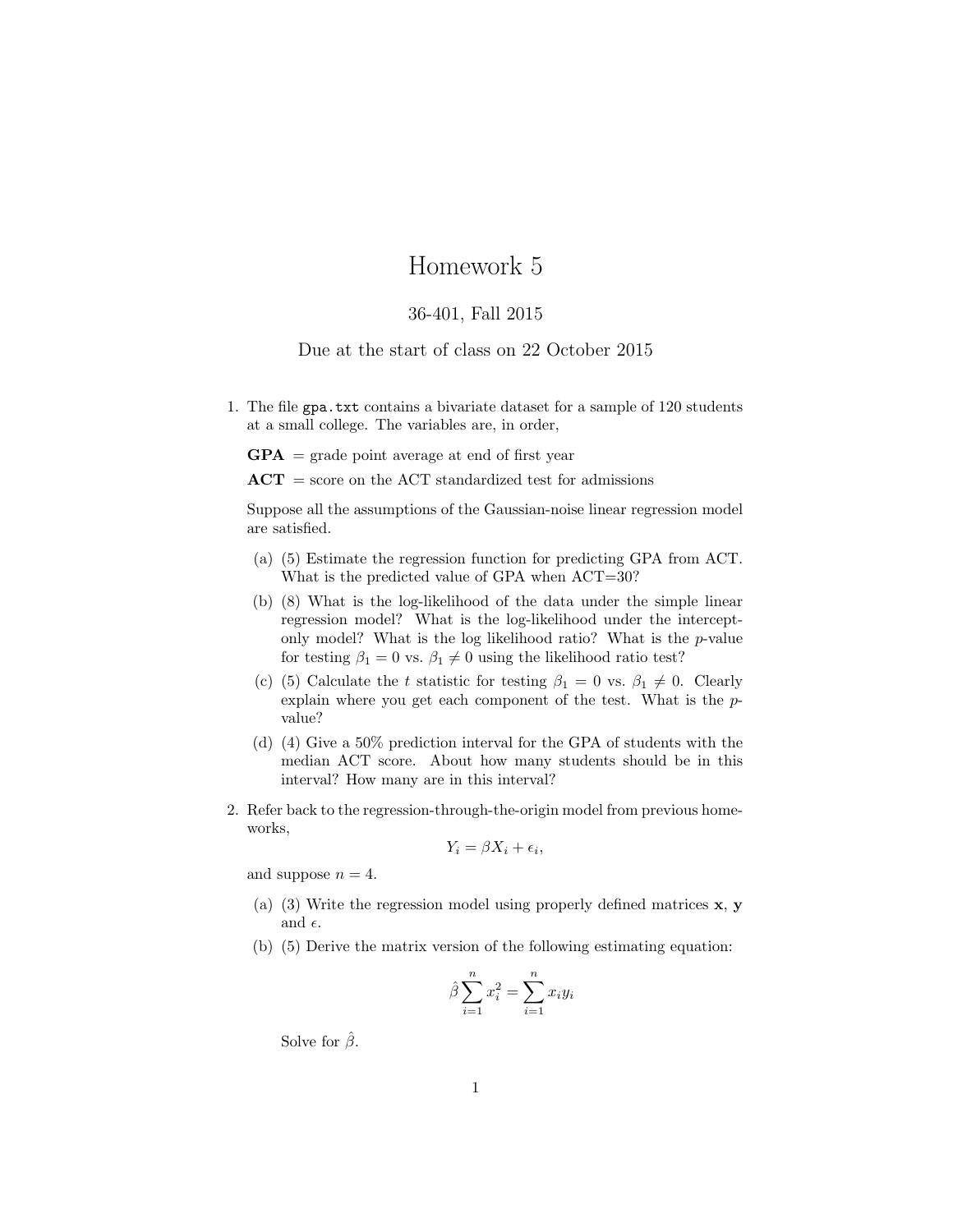- (c) (4) Using matrix notation, show that  $\hat{\beta}$  is an unbiased estimator.
- (d) (6) Find the variance-covariance matrix of the vector of fitted values  $\hat{m}$ , in terms of the hat matrix  $\mathbf{H} = \mathbf{x} (\mathbf{x}^T \mathbf{x})^{-1} \mathbf{x}^T$ .
- <span id="page-1-0"></span>3. (a) (5) Suppose there are two predictor variables,  $X_1$  and  $X_2$ , so

$$
\mathbf{x} = \left[ \begin{array}{cccc} 1 & x_{11} & x_{12} \\ 1 & x_{21} & x_{22} \\ \cdots & \cdots & \cdots \\ 1 & x_{n1} & x_{n2} \end{array} \right]
$$

Express  $n^{-1}\mathbf{x}^T\mathbf{x}$  in terms of  $\overline{x_1}$ ,  $\overline{x_2}$ ,  $\overline{x_1^2}$ ,  $\overline{x_2^2}$ , and  $\overline{x_1x_2}$ .

For the remaining parts of this problem, suppose the data looks as follows:

|                                                  |                | $\overline{2}$ | -3             |    |    | 6. |
|--------------------------------------------------|----------------|----------------|----------------|----|----|----|
|                                                  | $\overline{4}$ |                | $\overline{2}$ |    | -3 |    |
| $\begin{array}{c}\nX_1 \\ X_2 \\ Y\n\end{array}$ |                | $\sqrt{3}$     | 10             | 9  | h, |    |
|                                                  | $\frac{4}{16}$ | 5 <sup>1</sup> | 10             | 15 | 13 | 22 |

- (b) (4) Use matrix multiplication (in R) to calculate  $\mathbf{x}^T \mathbf{x}$  and  $(\mathbf{x}^T \mathbf{x})^{-1}$ .
- (c) (4) Check that the value you got for  $\mathbf{x}^T\mathbf{x}$  matches what you would get using your answer from [3a.](#page-1-0)
- (d) (4) What is  $\hat{\beta}$ ? (Calculate this using matrices, not by calling lm.)
- (e) (4) Using matrix multiplication, give estimates of  $\text{Var}[\hat{\beta}_0]$  and  $\text{Cov}[\hat{\beta}_1, \hat{\beta}_2]$ . (*Hint*: You will have to estimate  $\sigma^2$  first.)
- (f) (4) Use  $\text{Im}$  to get values of  $\hat{\beta}$  and  $\text{Var}[\hat{\beta}_0]$ , and verify your answers from the previous parts.
- $(g)$  (5) Find the hat matrix **H** by matrix multiplication; include a printout (to a reasonable number of decimal places). Use H to find a fitted value for each data point. Compare your answer to using fitted and lm.
- (h) (Extra credit, 1): Use lm, and at most one other function, to get  $Cov[\hat{\beta}_1, \hat{\beta}_2].$
- 4. (5) Suppose that we have  $p$  predictor variables in a multiple linear regression. Show that tr **H**, the trace of the hat matrix, is exactly  $p + 1$ .

*Hint:* Use the "cyclic rule" for traces: for any three matrices  $a$ ,  $b$  and  $c$ , where **abc** is a square matrix,  $tr(abc) = tr(bca) = tr(cab)$ .

5. A commercial real estate company wants to predict market rental rates in a particular metropolitan area, as a service to clients. It aims to do this by fitting a linear model, with rental rates as the response, and various features of rental properties as the predictors. The file commercial.txt contains information for 81 suburban commercial properties that are newest,